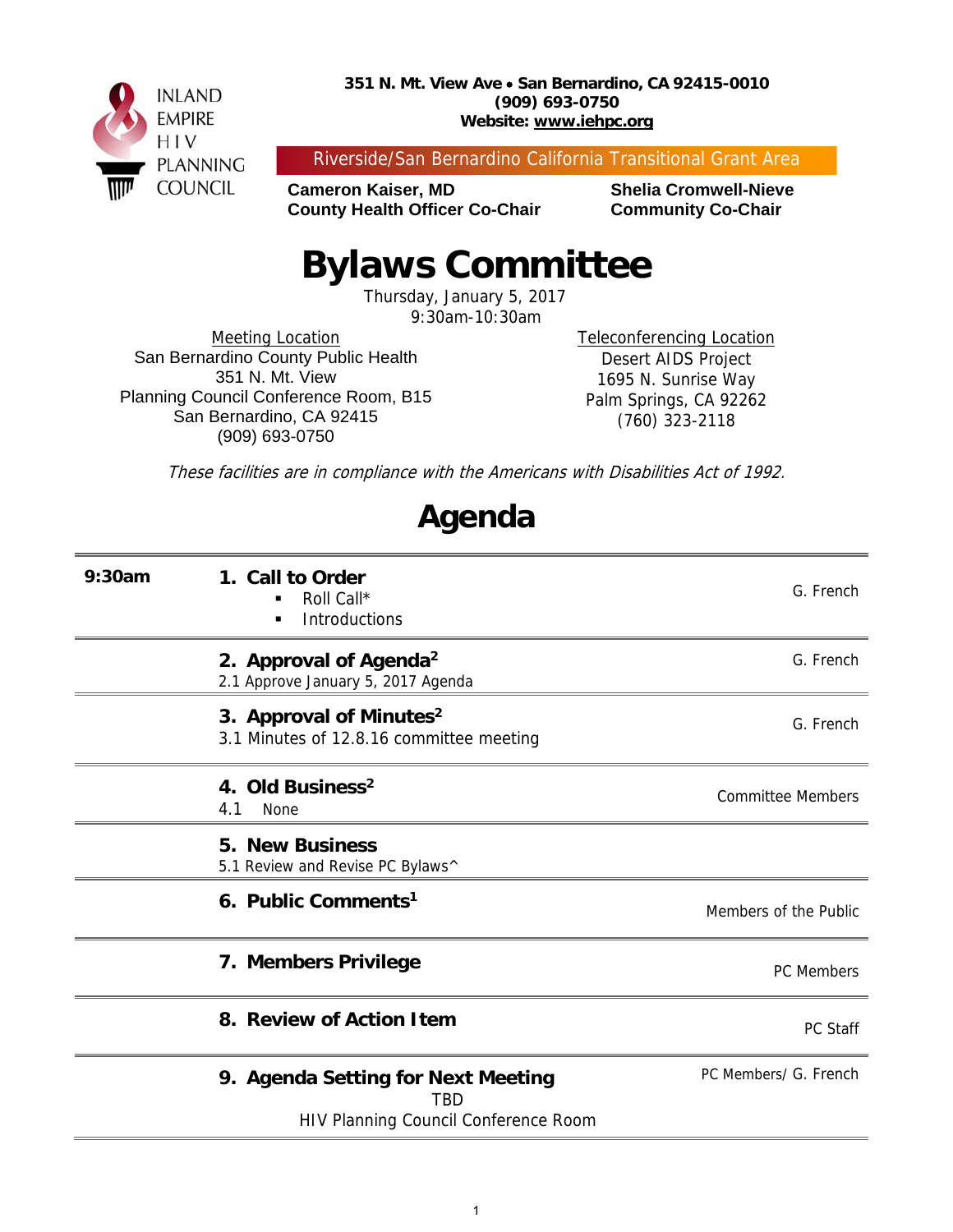#### **10.30am 11. Adjournment COMEX 10.30am** G. French

<sup>1</sup> Public Comments: Any member of the public may address this meeting on items of interest that relate to the Ryan White CARE Act by completing a speaker slip to indicate their interest in addressing the Planning Council. A three-minute limitation will normally apply to each member of the public who wishes to comment, unless waived by the Chair.

<sup>2</sup> The agenda item may consist of a discussion and a vote. Public comments can be made prior to each Planning Council vote.

\* Members must be present at both roll calls to receive credit for meeting attendance.

\*\* Copies can be obtained at the I.E.H.P.C. office and will be available at the meeting.

 $\wedge$  Copy will be provided at the meeting.

Requests for special accommodations (e.g., language translation) must be received 72 hours prior to the date of the meeting. Contact PC Support at (909) 693-0750.

All meetings of the Planning Council and its committees are open to interested parties from the general public. Notices are posted in compliance with the California Brown Act. Information regarding Planning Council meetings, and/or minutes of meetings are public records and are available upon request from the Planning Council Support Staff by calling (909) 693-0750 or by visiting the website http://www.iehpc.org.

Servicios en Español: Notificación para servicios de intérprete deben de someterse setenta y dos horas de anticipo. Por favor llame (909) 693-0750.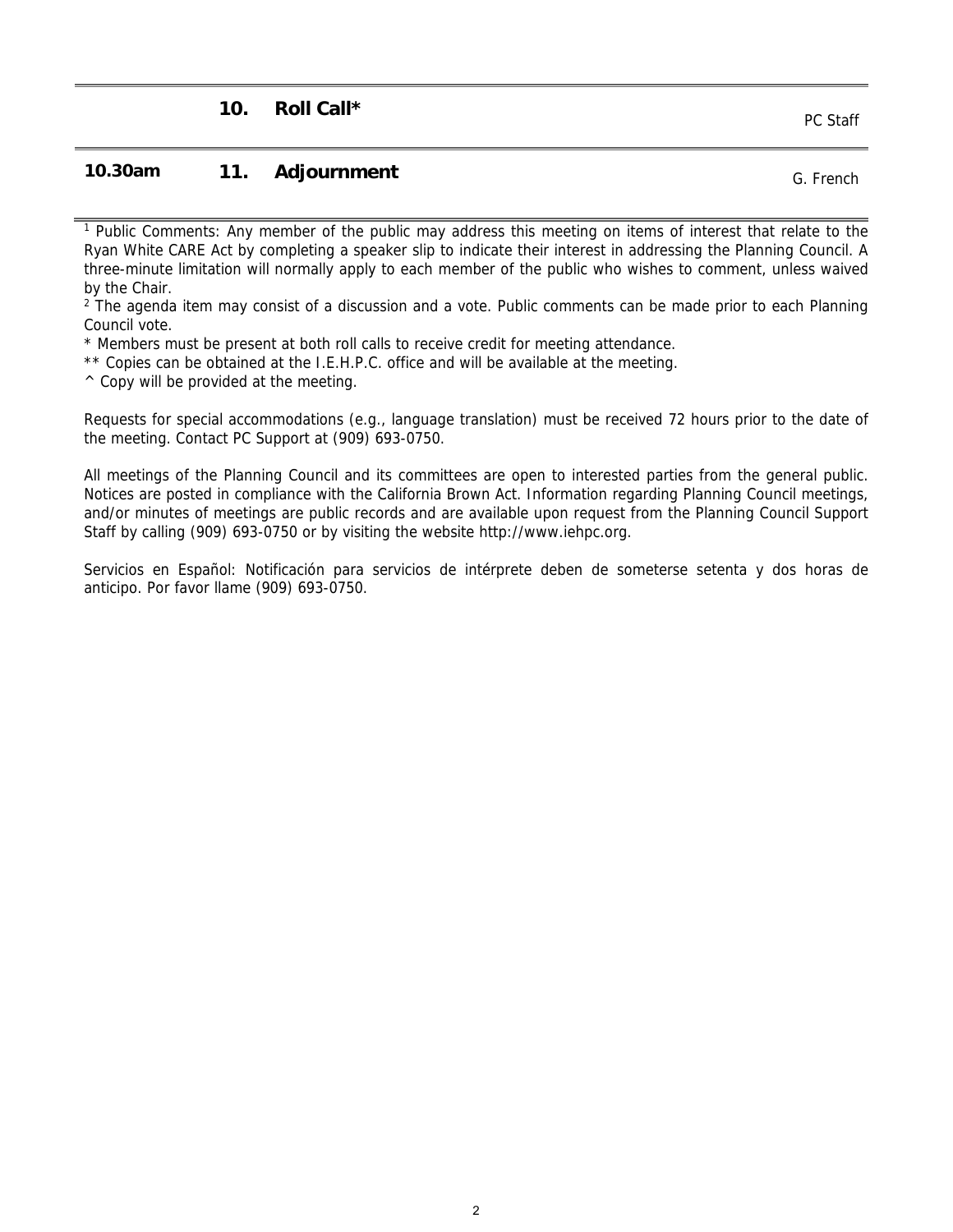

Riverside/San Bernardino California Transitional Grant Area

**Cameron Kaiser, MD Shelia Cromwell-Nieve County Health Officer Co-Chair Community Co-Chair** 

# **Bylaws Committee**

Thursday, December 8, 2016 10:00 – 12:00pm Meeting Location San Bernardino County Public Health 351 N. Mt. View Planning Council Conference Room, B15 San Bernardino, CA 92415 (909) 693-0750 These facilities are in compliance with the Americans with Disabilities Act of 1992.

### **Minutes**

**Members:** A. Jacobson, C. Smith, D. Huntsman, G. French, L. White, S. Cromwell-Nieve, V. Manual Perez **Staff:** A. Fox

**Public:** T. Evans (pending BOS Approval), B. Contreras, J. Romo (pending BOS Approval)

| 10:00am | 1. Call to Order<br>Roll Call*<br>Introductions<br>٠                                                                                                                                     | G. French                |
|---------|------------------------------------------------------------------------------------------------------------------------------------------------------------------------------------------|--------------------------|
|         | 2.<br>Public Comments <sup>1</sup><br><b>NONE</b>                                                                                                                                        | Members of the Public    |
|         | 3. Members Privilege<br><b>NONE</b>                                                                                                                                                      | <b>PC</b> Members        |
|         | 4. Approval of Agenda <sup>2</sup><br>4.1 Approve December 8, 2016 Agenda<br>There was a motion to approve the December 8, 2016<br>agenda. M/S/C: V. Perez, D. Huntsman - No Abstentions | G. French                |
|         | 5. Approval of Minutes <sup>2</sup><br>5.1 Minutes of 10.6.16 committee meeting<br>There was a motion to approve the 10.6.16 Minutes.<br>M/S/C: V. Perez, D. Huntsman. No Abstentions    | G. French                |
|         | 6. Old Business <sup>2</sup><br>6.1<br>None                                                                                                                                              | <b>Committee Members</b> |
|         | <b>7. New Business</b><br>7.1 Review and Revise PC Bylaws^<br>Committee discussed Article IV, Section 1A the<br>community co-chair eligibility in the bylaws. There was a                |                          |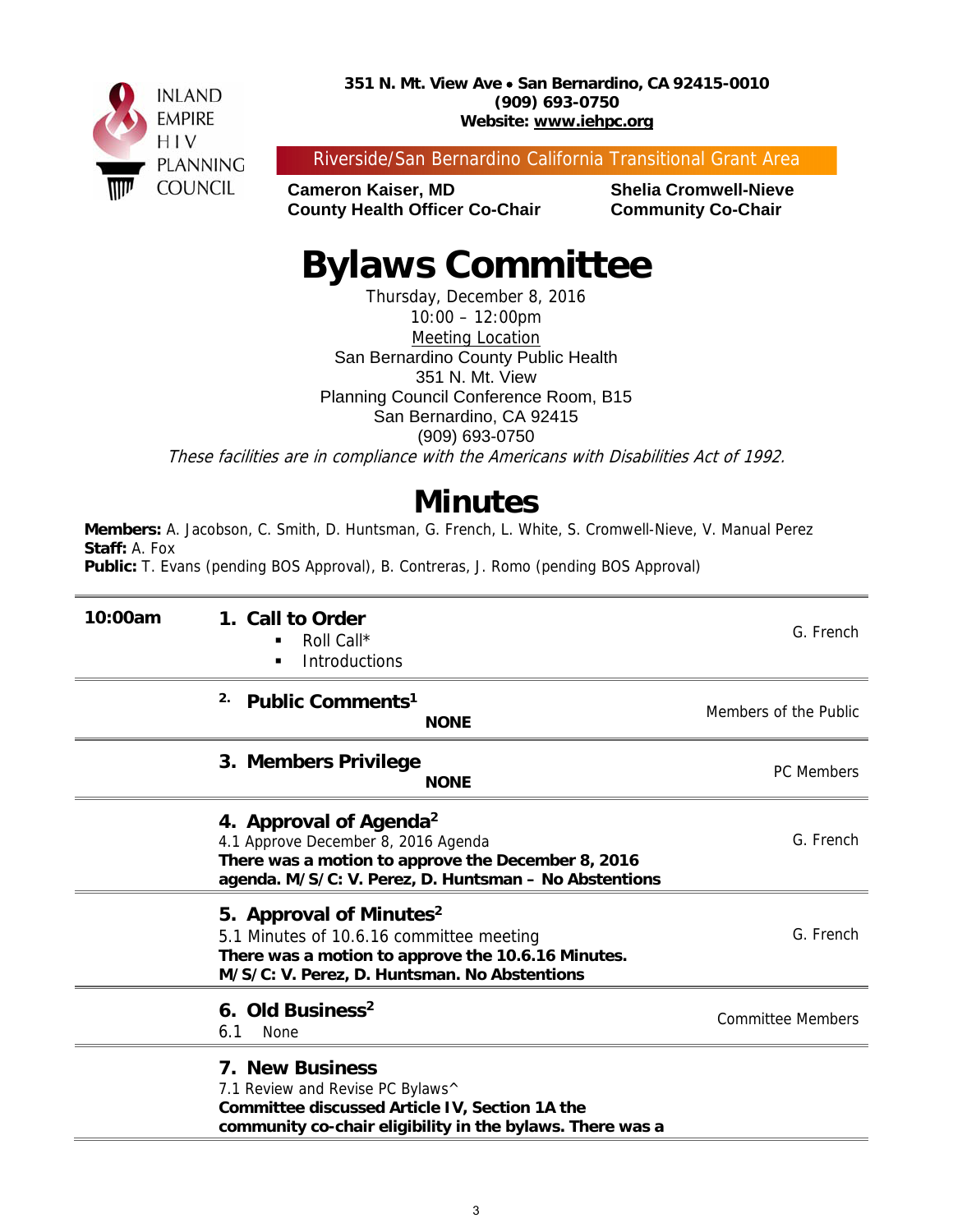**motion to remove affiliated and aligned from the bylaws with input and review from County Counsel. M/S/C: L. White, V. Perez. (C. Smith, V. Perez, L. White voted yes. D. Huntsman, A. Jacobson Voted No.)** 

**The committee reviewed and discussed Abstain Votes in Article VI, Section 7 in the bylaws. Council staff share the definition of Abstain votes it reads "Do Abstain Votes Count? - On the other hand, if the vote required is a majority or two thirds of the members present, or a majority or two thirds of the entire membership, an abstention will have the same effect as a "no" vote. Even in such a case, however, an abstention is not a vote and is not counted as a vote." The committee reviewed three voting scenarios using Robert Rules of Order principles.** 

**Scenario #1: A five-member board; it takes a majority of "yes" votes to pass:** 

**two members vote "yes" two members vote "no" one abstains Result: the matter does not pass because the abstention does not count as a vote and there was not a majority in favor.** 

**Scenario #2: A seven-member council of a code city voting on the passage of an ordinance:** 

**three "yes" votes two "no" votes two abstentions Result: the ordinance does not pass because state law applicable to non charter code cities, RCW 35A.12.120, requires an affirmative vote of a majority of the whole membership of the council to pass an ordinance. The minimum number of "yes" votes that would be required is four in a city with a seven-member council, and an abstention under Robert's Rules does not count as a "yes" vote.** 

**Scenario #3: A five-member board – basic rule that a majority of "yes" votes needed to pass:** 

**two "yes" votes one "no" vote two abstentions Result: the measure passes because it received an affirmative majority of a quorum. That is enough to pass unless there is a requirement in state law that an affirmative majority of the entire membership is required to enact the measure. (If this was a council in a code city voting on an ordinance, it would not pass because state law requires a majority of affirmative votes of the entire membership of the governing body to pass an ordinance.)**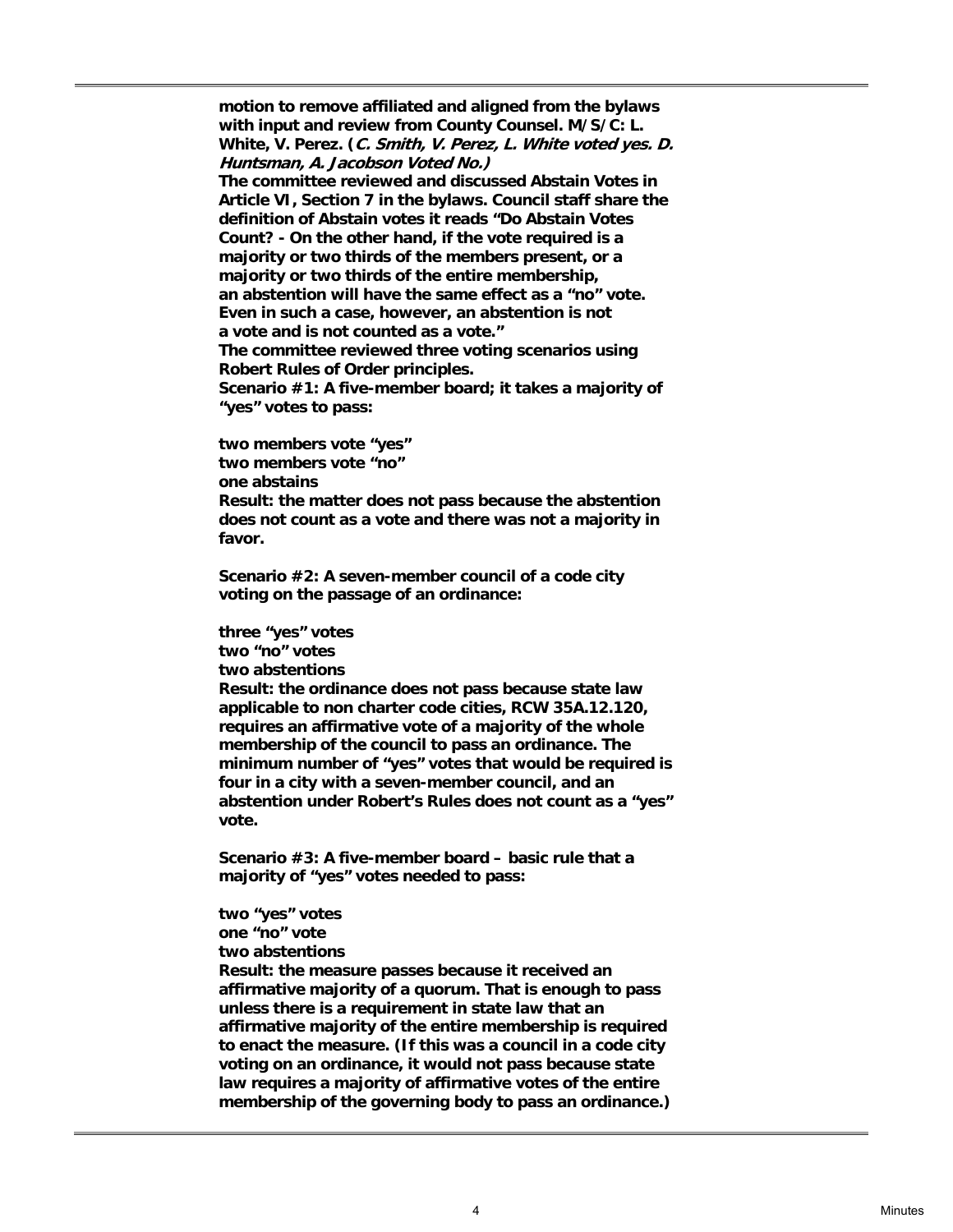| There was a motion to vote for scenario #1 that states<br>that it takes a majority of yes votes to pass and that<br>abstention votes do not count as a vote. M/S/C: A.<br>Jacobson, C. Smith. No Abstentions<br>The committee also discussed Grievance verbiage in<br>Article XI, Section 3. Who may file a Grievance? The<br>committee agreed that the sentence should read as<br>follows for clarity purposes and to sty consistent with the<br>sections that followed. There was a motion to re-write the<br>first sentence in Section 3 to read: Entities and individuals<br>within the TGA who are directly affected by the outcome<br>of a decision related to the Priority Setting and Resource<br>Allocation policies and processes ("grievant") are eligible<br>to file a grievance. M/S/C: A. Jacobson, C. Smith - No<br><b>Abstentions</b><br>The committee feels that it needs to look at discussing<br>defining and developing grievance regarding issues<br>outside of the Priority Setting and Resource Allocations<br>process. |                       |
|------------------------------------------------------------------------------------------------------------------------------------------------------------------------------------------------------------------------------------------------------------------------------------------------------------------------------------------------------------------------------------------------------------------------------------------------------------------------------------------------------------------------------------------------------------------------------------------------------------------------------------------------------------------------------------------------------------------------------------------------------------------------------------------------------------------------------------------------------------------------------------------------------------------------------------------------------------------------------------------------------------------------------------------------|-----------------------|
| 8.<br>Public Comments <sup>1</sup><br><b>NONE</b>                                                                                                                                                                                                                                                                                                                                                                                                                                                                                                                                                                                                                                                                                                                                                                                                                                                                                                                                                                                              | Members of the Public |

|  | 9. Members Privilege |  |
|--|----------------------|--|
|--|----------------------|--|

**J. Romos stated that he attended the annual PCORI (Patient-Centered Outcomes Research Institute) meeting in Washington DC. He collected lots of materials/tools. He learned from the convention that because of what's going on today that it is important that everyone to work together. PCORI has many projects like research, investigation and services. He will leave the resources gathered with Council staff. G. French announced that the Center for Disease Control's Clerical Directive Network is having a webinar A guide to improve patient safety and primary care. Wednesday, December 21, 2106. He also stated that the 2016 National Ryan Conference presentations are now available for download. He also announced that the HIV Prevention Justice Alliance they're also hosting a webinar on Thursday, December 15th on the National HIV Strategy goal of reducing new infections on the monitoring progress toward that goal. T. Evans announced that on Sunday that he would be reeving an award for outstanding work in the African American community in the Inland Empire. He says that he would send me the specifics. G. French reminded every that your local congressman are doing different outreach activities during the Christmas season. Take this opportunity to contact them and talk about how great the Ryan White program is.** PC Members  **10. Review of Action Item**  Staff will: **1. Follow up with Manuals request for Counsel**  PC Staff

**regarding HRSA consumer definition.**